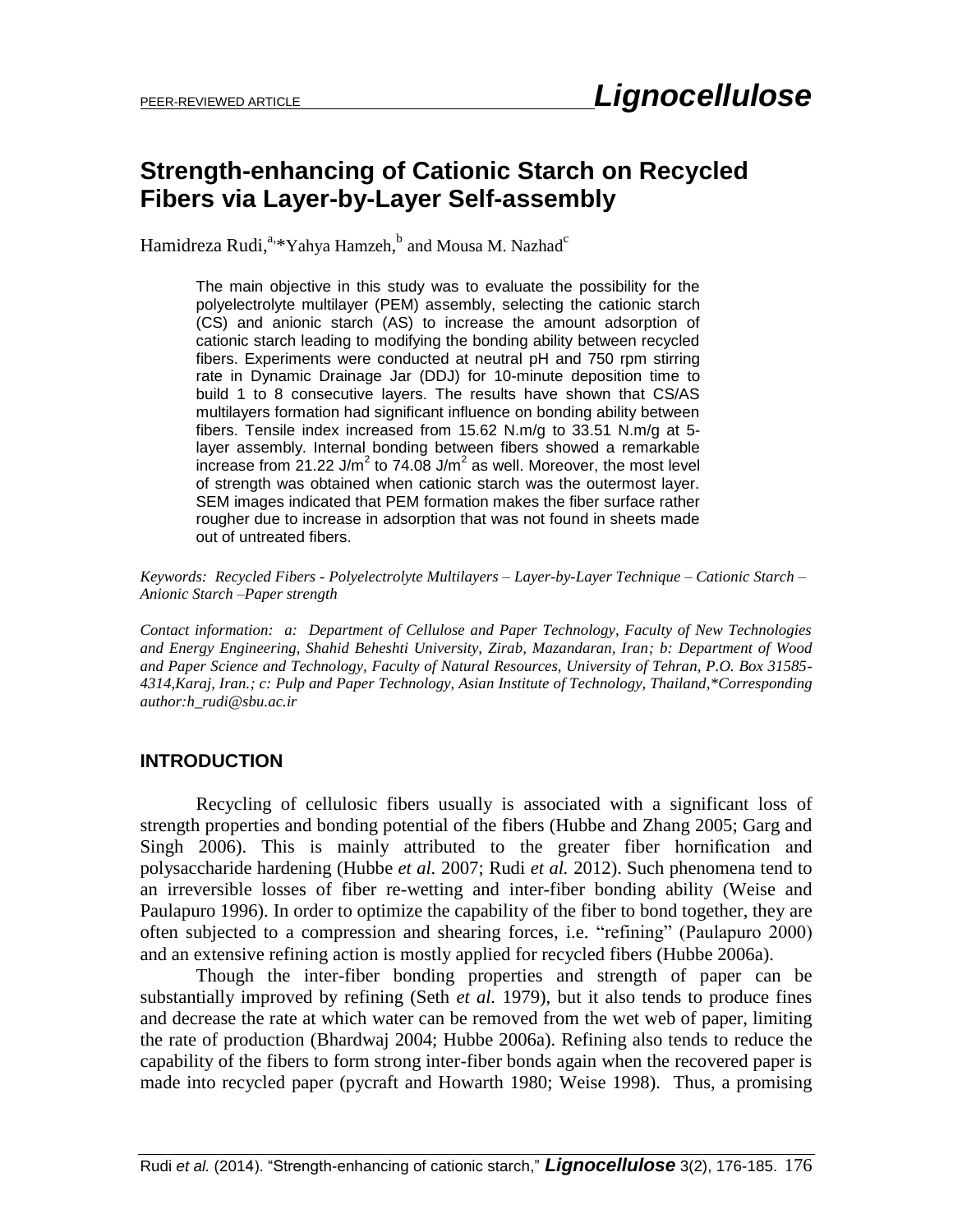approach is to add a polyelectrolyte, such as cationic starch, to enhance paper strength (Hubbe and Jowsey 1989; Ghosh 1994; Formento 1994).

Cationic starch increases the paper strength by increasing bond strength between fibers and creating an increased number of bonds between fibers (Moeller 1966). It has also been shown that the strength enhancement of paper is dependent on the amount of starch that can be adsorbed onto the fibers (Lindstrom 1984; Roberts *et al.* 1986; Hubbe 2006a). Furthermore, recent investigation have shown that it is possible to adsorb much higher amount of starch to the fibers by consecutively treating the fibers with polyelectrolyte multilayer (PEM) of cationic and anionic starch using a nanotechnology method called Layer-by-Layer, LbL, technique (Eriksson 2005; Pettersson 2006, Johansson 2009).

Recycling is one of the key areas in pulp and paper studies that can benefit from the polyelectrolyte layer-by-layer self-assembly on fiber surface to achieve desired properties (Podsiadlo *et al.* 2005; Wagberg *et al.* 2002; Eriksson *et al.* 2005; Zheng *et al.* 2006). This draws attention to apply LbL technique to modify the surface of recycled fibers, which can be changed with increase more adsorption of cationic starch.

Therefore, the purpose of present study was to explore the possibility of constructing bio-based PEM of cationic starch (CS) and anionic starch (AS) on recycled fiber. A further aim of this experimental approach was to establish a relationship between PEM formation and the amount starch adsorption, inter-fiber bonding ability and the paper strength.

## **EXPERIMENTAL**

#### **Materials**

#### *Fibers*

Old corrugated container (OCC) as a sample of recycled fibers were collected from PPT laboratory, AIT, Thailand. Their contaminants were separated by hand, then turn into pieces approximately 25mm×25mm in size and soaked in tap water for at least 4h. The soaked papers were disintegrated for 30 minutes in a laboratory WEVERK Valley Beater according to SCAN-C 25:76. The pulp was therefore screened in a Voith Sulzer laboratory flat screen with slots 0.0008-inch (0.2 mm) in wide to divide the bundles and rejects from the fibers. Then, the screened pulp was fractionated by Bauer McNett fiber classifier according to SCAN-M 6:69, finally the fraction of pulp retained by wire sieve No. 200 as fines free pulp with freeness of about 655 ml CSF was used for following experiments.

#### *Chemicals*

Cationic starch (DS≈0.027) and anionic starch (DS≈0.145) used in this study, were kindly provided by Siam Modified Starch Co., Ltd. Cationic starch is usually stored as a powder, in the form of granules that are insoluble in water. So it must be gelatinized before use. Accordingly, based on the supplier instructions, it was first evenly dispersed in water and heated to 95°C under continuous mild stirring force for 30 minutes. After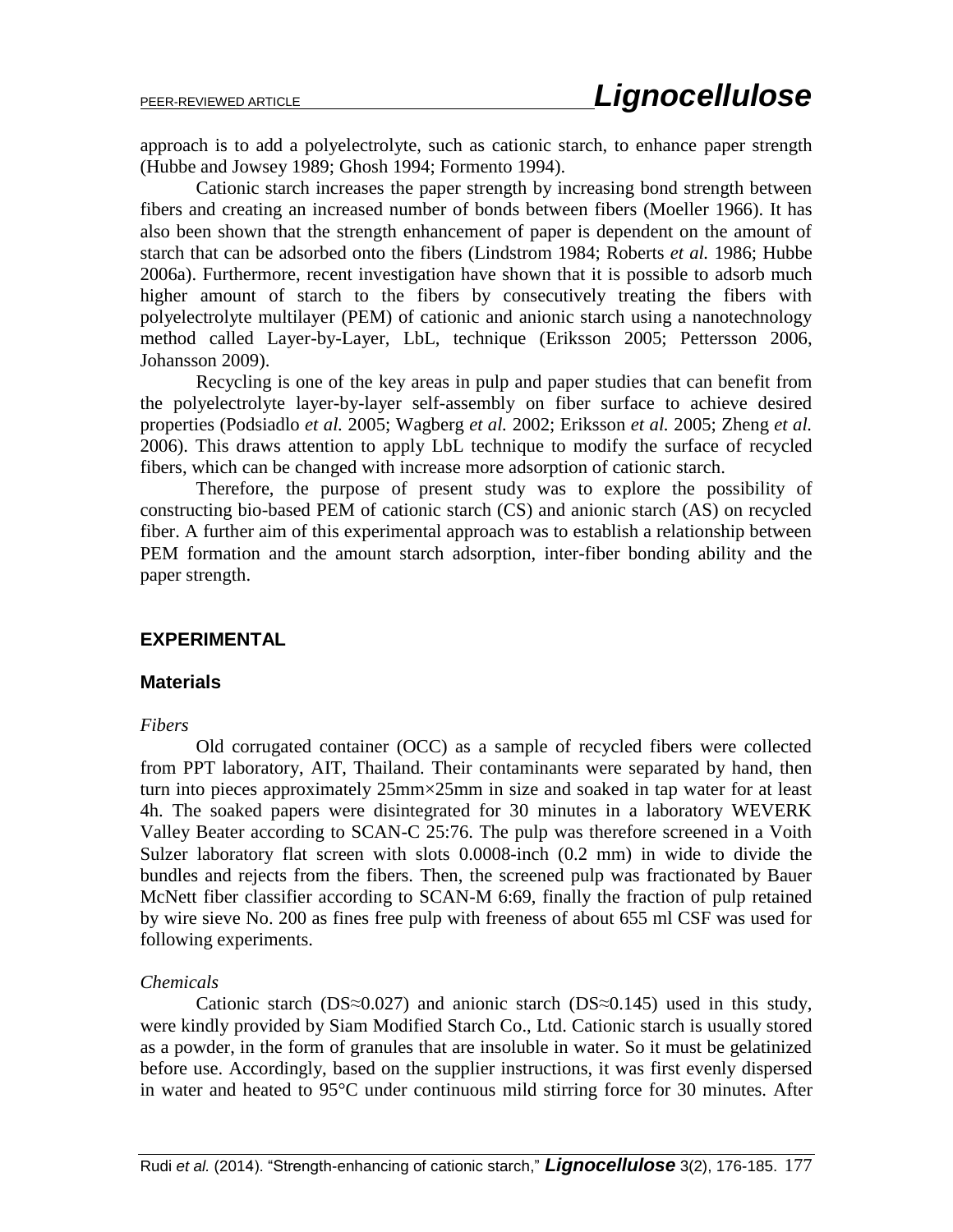cooling down to room temperature, the cationic starch solution was ready to use within 24 hours. The anionic starch was soluble in water, and used after complete solubilization in cold water.

#### **Methods**

#### *LbL treatment*

Cationic and anionic starch were consecutively layered onto the recycled pulp fibers. For each layering, certain amount of fiber suspension (500 ml containing 3g o. d. weight of fiber) was delivered into a 1 liter plastic beaker and then mixed with the ionic starches solutions by Britt Dynamic Drainage Jar (DDJ) apparatus, Electro-Craft®, Motomatic II model. The pulp fibers with zeta potential≈-16.9  $\pm$  4.45 mV were firstly treated with 1% cationic starch, based on the oven dry weight of fibers. After mixing for 10 minute, the stock was washed with pure water on the Wattman filter paper No. 4 fitted in a Büchner funnel to remove weakly and physically adsorbed components. Then, the washed pulp was consecutively treated with 1% anionic starch, and washed again as above. This procedure was conducted to build up 1 to 8 layers of ionic starches. Determination of zeta potential of the surface of fibers was done after each stage by streaming potential method, SZP 06 BTG Mütek Gmbh, using the standard screen electrode (308μm).

#### *Sheet preparation and testing*

Standard handsheets with grammage of  $60\pm3$  g/m<sup>2</sup> and 16.5cm×16.5cm in size were made from both untreated and LbL-treated fibers by a KCL type laboratory sheet former, according to TAPPI T205 sp-95. The formed hand sheets were pressed two times at 400 kPa for 5 and 2 min, respectively and dried for 2h at 120°C. Handsheets were conditioned according to SCAN-P2:75 at constant temperature of  $23\pm1\degree C$  and relative humidity 50±2% before testing. Paper properties including: thickness, apparent density, formation, roughness, tensile index, tensile energy absorption (TEA) and internal bonding (Scott type) were measured according to common SCAN and TAPPI methods. A LEO-440i scanning electron microscope (UK), in MTEC, Thailand, was also used to analyze the untreated pulp sheets formed from the untreated and LbL-treated recycled fibers.

## **RESULTS AND DISCUSSION**

## **Effect of PEM forming on zeta potential of the fibers**

Polyelectrolytes, such as cationic starch, often display high affinity adsorption behavior on cellulosic fibers (Gruber *et al.* 1996), leading to dramatic changes in electrokinetic behavior (Hubbe 2006b). Similarly, it is well known that one of the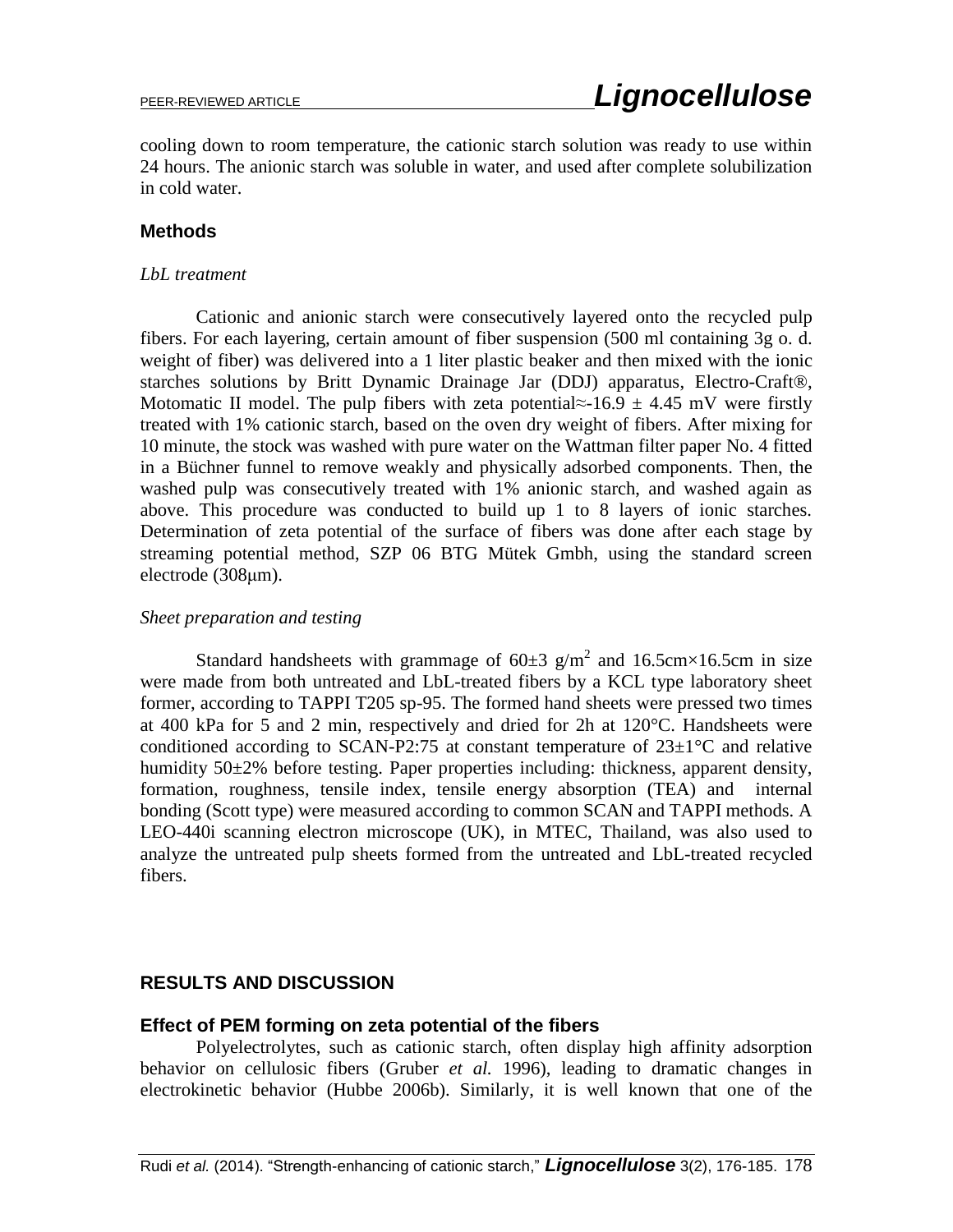important basics for the alternate deposition of polyelectrolytes onto cellulose fibers is the charge inversion at every deposition step (Xing *et al.* 2007).

In the present investigation, the zeta potential of the fibers has measured after each layering to confirm the possibility of PEM formation of ionic layers. Figure 1 represents consecutive variation of zeta potential for the CS/AS PEM during LbL treatment of recycled fibers. For example; the untreated recycled fibers present a negative zeta potential of about -16.9  $\pm$  4.45 mV. By addition of cationic starch (DS≈0.027) in the first layer the zeta potential was measured around  $17.2 \pm 4.65$  mV. In the second step of layering, depositing of anionic starches ( $DS \approx 0.145$ ) the zeta potential has been inversed to the value of about -59.4 $\pm$  1.55 mV. This negative charge has the potential to make the fibers more receptive to cationic starch (Marton and Marton 1976). Almost, the same successive charge inversion has occurred after adding of each ionic starches indicating the success of consecutive construction of the PEM of ionic starches onto the recycled fibers and the suitability of the existing layer for adsorption of next layer.

A noteworthy, as apparent from the figure 1, is the irregular variation of the charge inversion especially in final four layers. This effect was explained by the fact that the degree of substitution of the cationic polymer was much lower than that of the anionic counterpart (Wang *et al.* 2011). Therefore, adding of anionic starch possessing much higher DS  $(\approx 0.145)$  resulting in partially deterioration of the cationic layer having cationic starch (DS≈0.027). This is because for example, the measured zeta potential in 5<sup>th</sup> layer was a significant difference lower than did in third layer.



**Fig. 1.** Zeta potential changes during LbL multi-layering of ionic starches

## **Paper properties**

#### *Thickness, apparent density, roughness and formation*

Paper thickness and density are two important structural properties which can be used to predict its physical and mechanical performance (Magnus *et al.* 2011). Figure 2 represents the variations of thickness and apparent density due to depositing of cationic starch in odd layers and anionic starch in even layers onto the recycled fibers. Unlike cationic starch as a frequently strength-increasing agent used in the wet-end of the paper machine (Johansson 2009), anionic pair, nor is as famous as cationic counterpart in pulp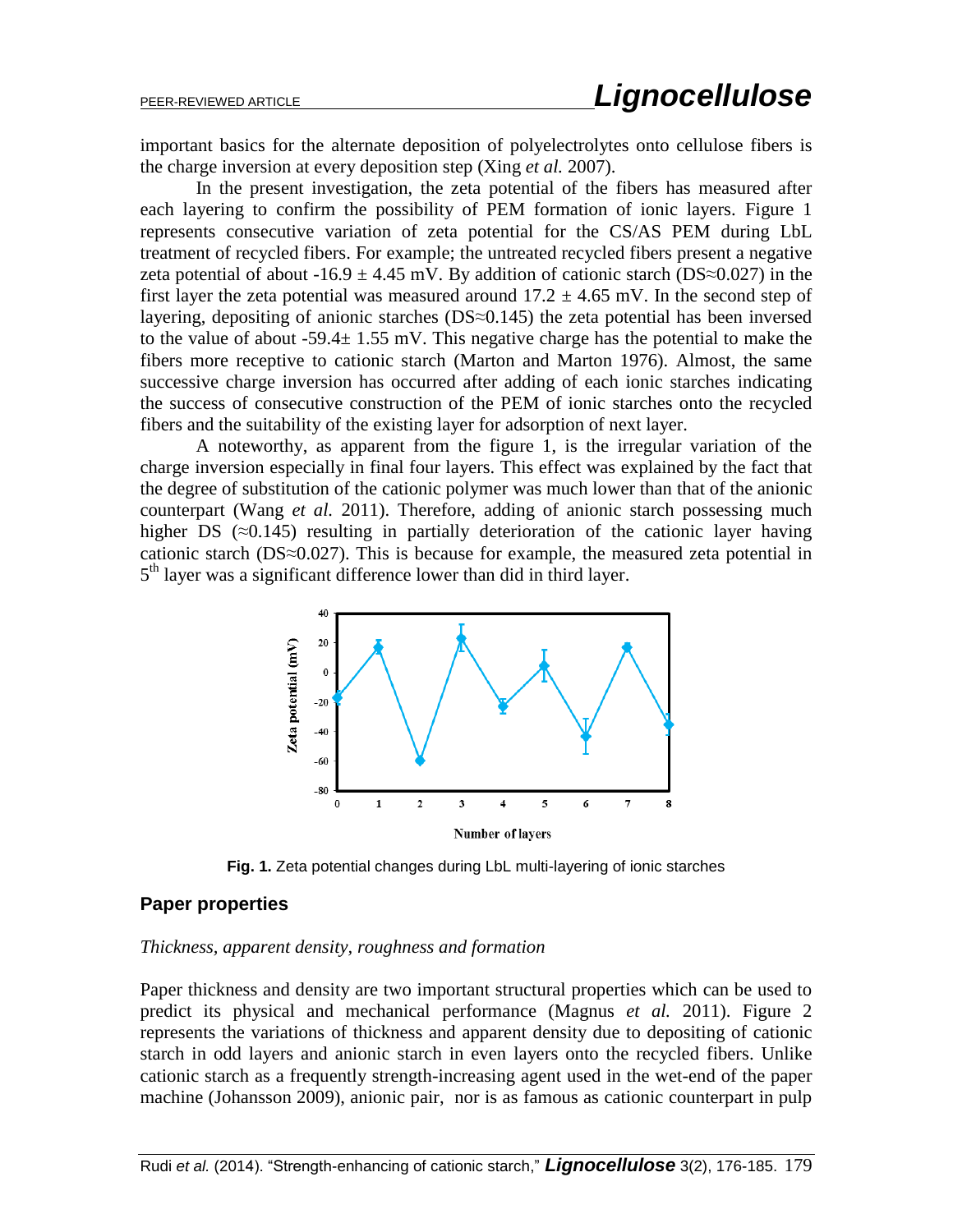and paper manufacturing, has functioned as a de-bonding agent in this study. Therefore, higher thickness and lower density were achieved after adding anionic starch compare to the previous step which cationic starch was used. Progressive decrease of thickness and contrarily, increase in paper density in successive layers indicates the possibility of forming PEM of ionic starches on the fibers leading to gradual increment in cationic starch adsorption.



**Fig. 2.** Thickness and Apparent density changes during LbL multi-layering of ionic starches

## *Formation and Surface roughness*

It has long been accepted that the different physical and mechanical properties of paper depend to some extent on formation, uniformity with which the fibers are distributed in the paper (Norman 1976). As seen in figure 3, though obtained data suggest that there may be a weak positive influence of PEM assembly on paper's uniformity. Within the accuracy of our results, we detected no significant difference between the measured formation values of sheets made of untreated and treated fibers. The reason for this was that only fine free recycled fibers was used in this study. Therefore, rough long untreated recycled fibers in agitated suspension can give rise to frequent inter-fiber collisions, mechanical entanglement and the formation of fiber flocs. But, optimizing addition of just 1% cationic starch charge in each odd-layering, seems to restrain mechanical-induced fiber flocculation tends to a minor improvement of paper's uniformity. In addition to formation, roughness is another important structural paper properties might be affected with the elongated fibers and formation of fiber flocs through the same reason explained as improving paper formation. Thereby, in consistent with thickness and density data, we detected to some extend lower roughness in the sheets made of PEM-treated fibers than did untreated ones (see Fig. 3).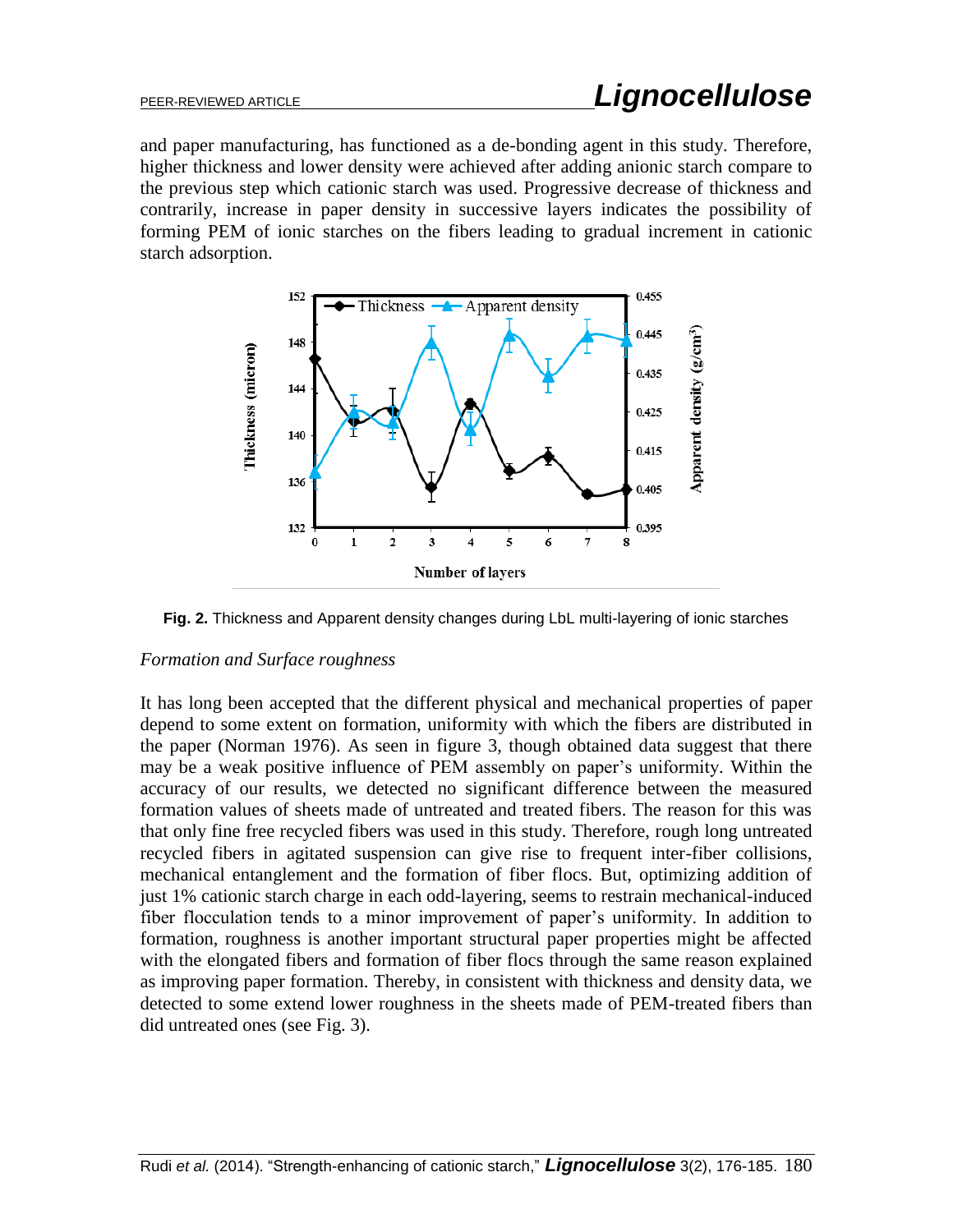![](_page_5_Figure_2.jpeg)

**Fig. 3.** Formation and Roughness changes during LbL multi-layering of ionic starches

#### *Tensile index, TEA, Internal bonding (Scott bond)*

The different strengths of paper prepared from CA/AS treated recycled fibers increased markedly with increasing numbers of deposited layers. For example, as shown in figure 4, tensile index enhanced from  $15.62 \pm 0.73$  N.m/g to  $33.51 \pm 2.05$  N.m/g showing an ascending rate of about 114% after five step layering. Tensile energy absorption, commonly termed as TEA, is a very important measure of the strength of paper (Ghasemian 2012), significantly increased from 18.66  $\pm$ 3.1 J/m<sup>2</sup> to the value of about  $59.92 \pm 5.09$  J/m<sup>2</sup> depositing the same number of layer (see Fig. 4). Scott bond of paper depends on the number of bonds, the average area per bond and their specific strength (Koubaa and Koran 1995). Corresponding value was measured  $21.22 \pm 2.74$  J/m<sup>2</sup> for untreated and did  $74.08\pm3.8$  J/m<sup>2</sup> for PEM-treated fibers after three step treatment with ionic starches. Although, when the outer layer was anionic, Scott bond tended to decrease relative to resulted strength of the previous cationic layer (Fig. 5).

It can be attributed to the role of step-by-step increasing the amount adsorption within existing LbL process expected to yield increasing benefits on the bonding ability between fibers (Wagberg *et al*. 2002; Eriksson *et al.* 2005).

In certain cases the strengths were strongly influenced by the nature of the final deposited layer as seen in the section of explaining zeta potential variations. When cationic starch deposited onto the fibers, the most strengths were achieved (Eriksson *et al.* 2005). Oppositely, anionic starch has mostly lowered the strength of the papers.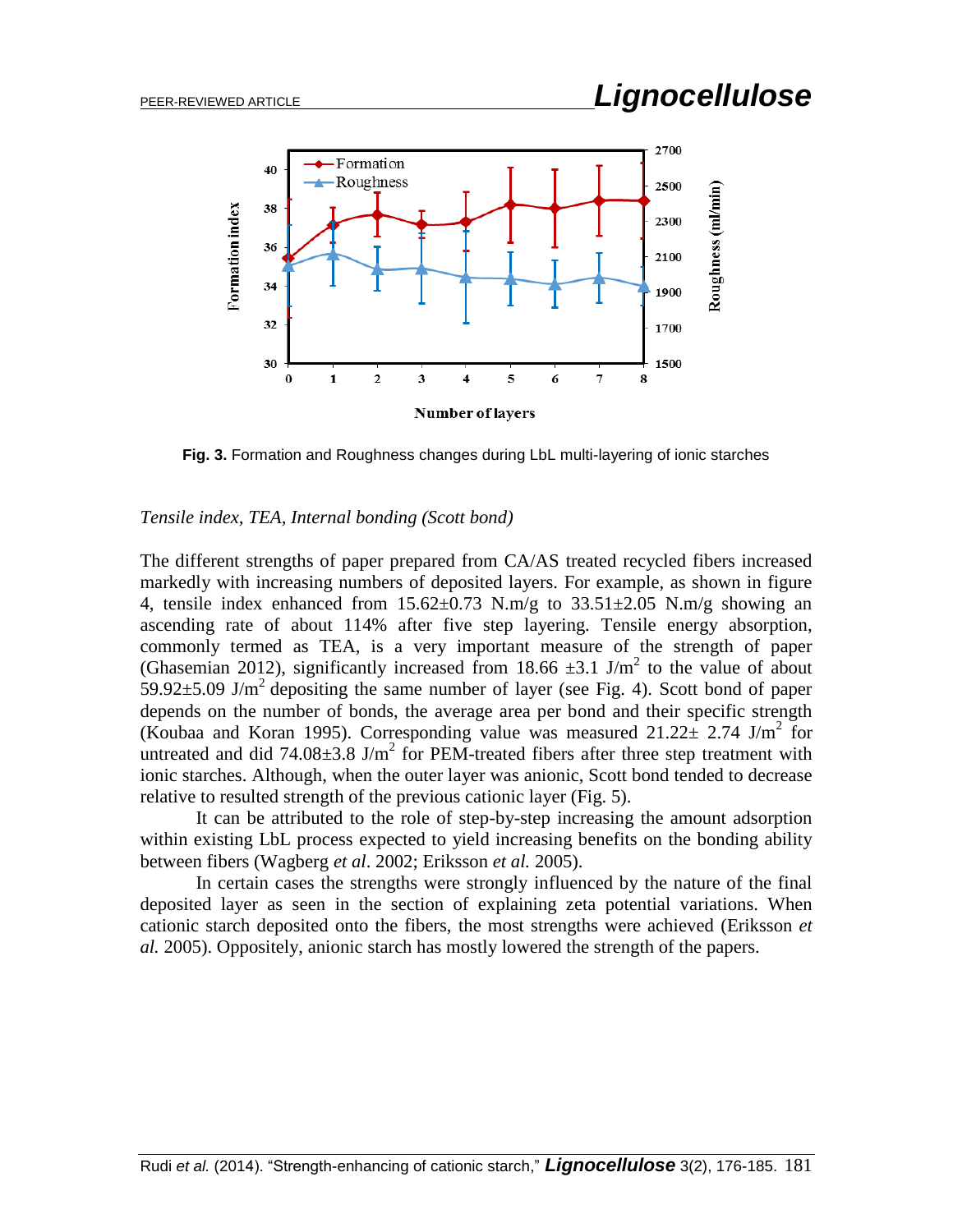![](_page_6_Figure_2.jpeg)

**Fig. 4.** Tensile index and TEA changes during LbL multi-layering of ionic starches

![](_page_6_Figure_4.jpeg)

**Fig. 5.** Scott bond changes during LbL multi-layering of ionic starches

## **SEM Imaging**

The objective of using Scanning Electron Microscopy (SEM) was to compare at the microscopic level the appearance differences between untreated and PEM-treated fibers. To do this, after making sheets with 10  $g/m^2$  basis weight from two types of treated and untreated fibers, the SEM images were analyzed. As depicted in Figure 6, the SEM images showing a distinguished appearance change of fiber surface after forming PEM of cationic starch (DS≈0.027) and anionic starch (DS≈0.145). These images indicated that PEM formation has led to gelatinization of the fiber surface with high amount of adhesive particles of cationic starch, in odd number layer, which makes the surface rather bumpy view that was not discovered in sheets made of relatively smooth untreated fibers. It can be expected that fibers with more gelatinized surface would have more flexible and adhesive properties producing well-bonded network of fibers and improving the paper strength.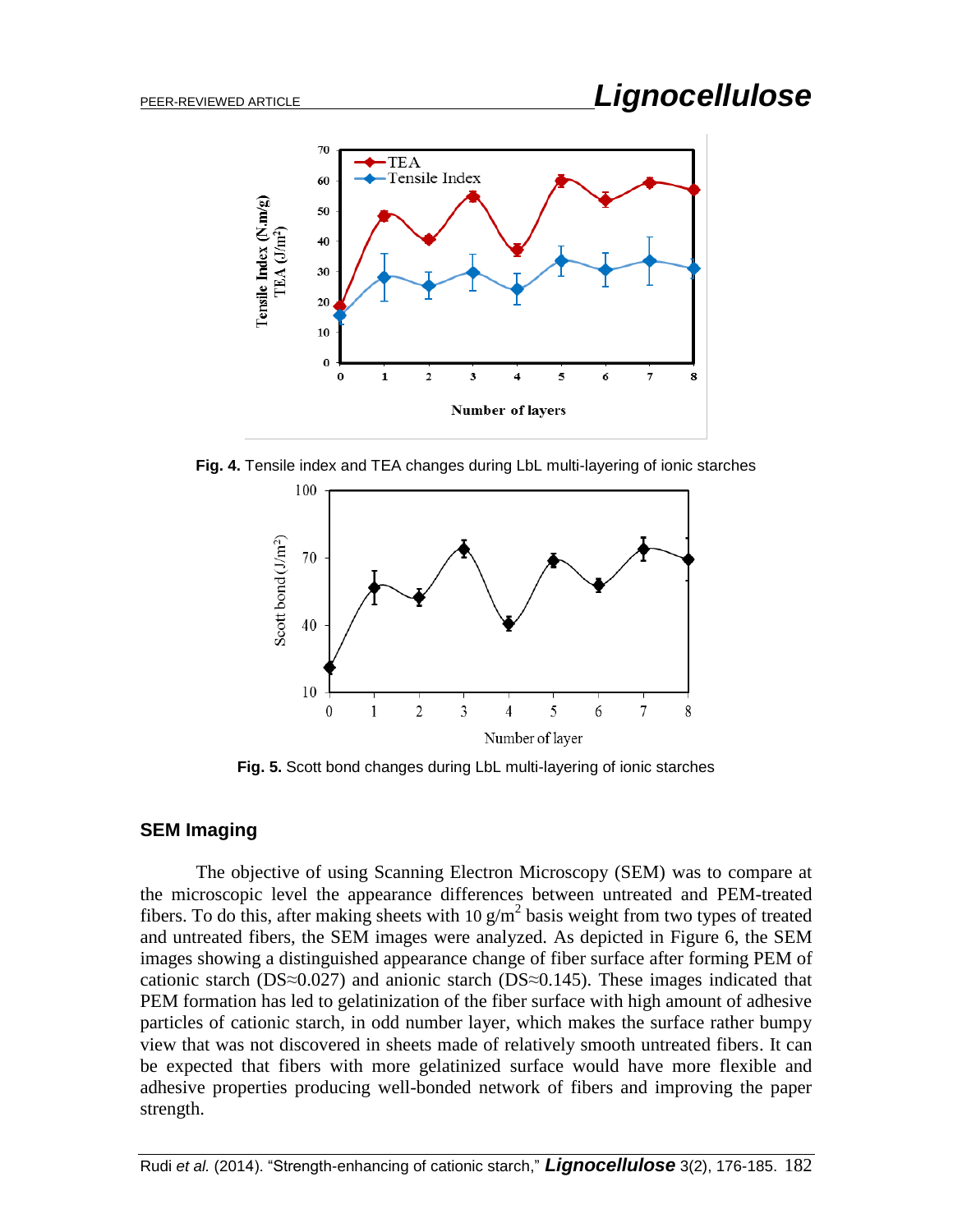![](_page_7_Picture_2.jpeg)

Fig. 6. SEM images of the surface of sheets (10 g/m<sup>2</sup> basis weight) made of untreated recycled fibers (left) and LbL-treated recycled fibers (right) with cationic starch ≈0.027 and anionic starch ≈0.145.

## **CONCLUSIONS**

- 1. Repeated charge inversion of the fibers at every step of layering indicated the possibility of forming PEM onto the recycled fibers.
- 2. Sheets made of PEM-treated fibers were less thick and had more density showing more interaction between fibers.
- 3. The inter-bonding ability indices such as tensile index, TEA and internal bonding improved significantly with multi-layering of cationic and anionic starch especially in three layer treatment without significant changed in formation and roughness of the papers.
- 4. SEM imaging of the treated and untreated fibers revealed that the PEM-treated fibers had a somewhat rougher surface, which definitely contributed to the gelatination of the surface due to an increase in starch adsorption, ultimately enhancing the formed papers.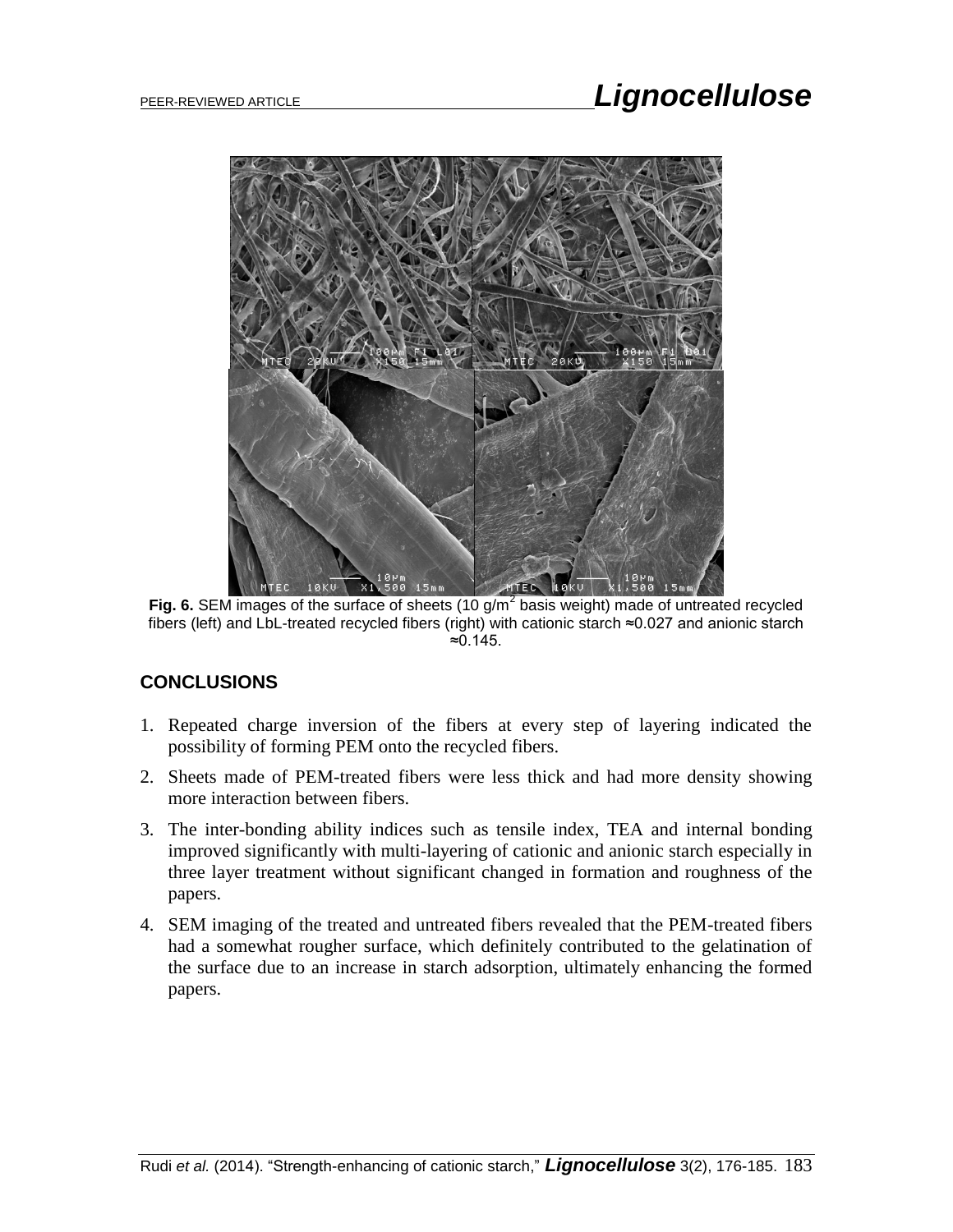## **REFERENCES CITED**

- Bhardwaj, N. K., Duong, T. D., and Nguyen, K. L. (2004). Pulp charge determination by different methods: effect of beating/refining. *Colloids and Surfaces A: Physicochem. Eng. Aspects* 236, 39–44.
- Eriksson, M., Pettersson, G., and Wagberg, L. (2005). Application of polymeric multilayers of starch onto wood fibers to enhance strength properties of paper. *Nordic Pulp & Paper Research Journal* 20(3), 270-276.
- Eriksson, M., Notley, S., and Wagberg, L., (2005). The influence on paper strength properties when building multilayers of weak polyelectrolytes onto wood fibres. *Journal of Colloids and Interface Science* 29, 38–45.
- Formento, J. C., Maximino, M. G., Mina, L. R., Srayh, M. I., and Martinez, M. J. (1994). Cationic starch in the wet end: Its contribution to interfiber bonding. *Appita Journal* 47(4), 305-308.
- Ghasemian, A., Ghaffari, M., and Ashori, A., (2012). Strength enhancing effect of cationic starch on mixed recycled and virgin pulps. *Carbohydrate Polymers* 87, 1269–1274.
- Ghosh, A. K., (1994). Enhancement of paper strength of container materials using wet end additives in an acidic system. *Appita Journal* 47(3), 227-237.
- Garg, M., and Singh, S. P., (2006). Reasons of strength loss in recycled pulp. *Appita Journal* 59(4), 274-279.
- Gruber, E., Grossmann, K., and Schempp, W., (1996). Interactions of synthetic cationic polymers with fibers and fillers; influence on adsorption. *Wochenbl. Papierfabr* 124(1), 4-11.
- Hubbe, M. A., and Zhang, M., (2005). *Recovered kraft fibers and wet-end dry-strength polymers. Proc*. TAPPI. Practical Papermakers Conf. TAPPI Press. Atlanta.
- Hubbe, M., (2006). Bonding between cellulosic fibers in the absence and presence of drystrength agent- A review. *BioResource* 1(2), 739-788.
- Hubbe, M., (2006). Electrokinetic Potential of Fibers. *BioResources* 1, 116-149.
- Hubbe, M. A., Venditti, R. A., and Rojas, O. J., (2007). What happens to cellulosic fibers during papermaking and recycling? A review. *BioResources* 2 (4), 739-788.
- Howard, R. C., and Jowsey, C. J. (1989). The effect of cationic starch on the tensile strength of paper. *Journal of Pulp of Paper Science* 15(6), 225-229.
- Johansson, E., Lundstrom, L., Norgren, M., and Wagberg, L., (2009). Adsorption behavior and adhesive properties of biopolyelectrolyte multilayers formed from cationic and anionic starch. *Biomacromolecules* 10, 1768-1776.
- Koubaa, A., and Koran, Z., (1995). Measure of the internal bond strength of paper/board. *Tappi Journal* 78 (3), 103-111.
- Lindstrom, T., and Floren, T., (1984). The effects of cationic starch wet end addition on the properties of clay filled papers. *Svensk Papperstidn* 87 (12), 99-104.
- Lundstrom, H. L., Johansson, E., and Wagberg, L., (2010). Polyelectrolyte multilayers from cationic and anionic starch: Influence of charge density and salt concentration on the properties of adsorbed layers. *Starch* 62, 102-114.
- Magnus, G., Magnus, O., Soren, O., and Wagberg, L., (2011). Influence of beating and chemical additives on residual stresses in paper, *Nordic Pulp & Paper Research Journal* 26(4), 445-451.